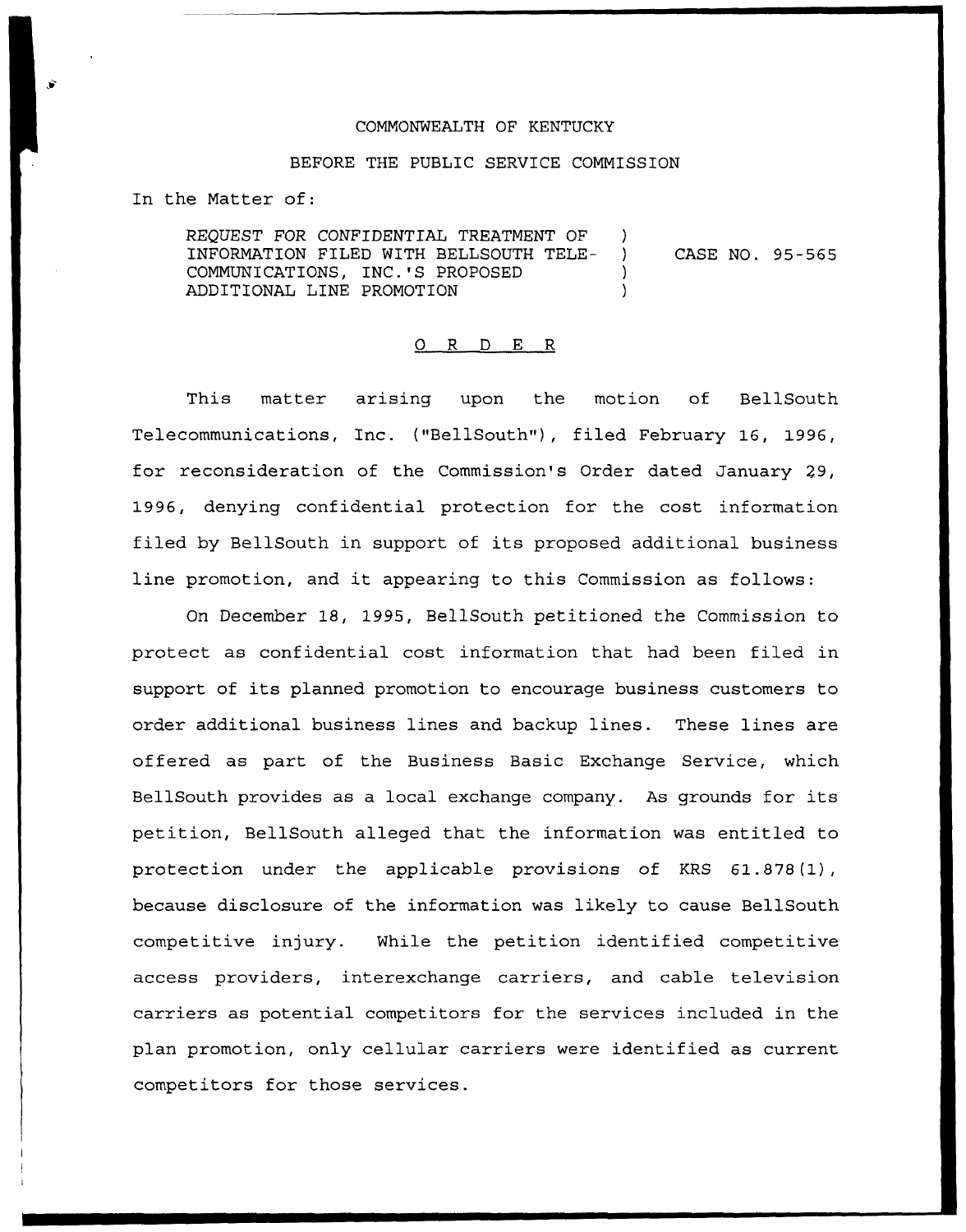By Order entered January 29, 1996, the Commission reiterated its long-standing position that <sup>a</sup> party claiming confidential protection on the grounds of competitive injury must demonstrate actual competition and <sup>a</sup> likelihood of competitive injury if the information is publicly disclosed. Because competitive access providers, interexchange carriers, and cable television carriers are not in active competition with BellSouth for the services included in the promotion, but according to the petition offer only a potential competitive threat, they offer no basis to protect the information. With respect to the use of the information by cellular carriers, while cellular carriers currently offer services similar to those offered by BellSouth, the Commission found that the cellular services are offered to a highly specialized and restricted market and present no active competitive threat to BellSouth. Therefore, the petition did not demonstrate that disclosure of the information would benefit actual competitors and the petition was denied.

BellSouth, in its motion for reconsideration, maintains that the January 29, 1996 Order ignores both the competition for its business services currently provided by competitive access providers and the potential effect of the Commission's investigation into local competition in Administrative Case No. 355.<sup>1</sup> BellSouth also points out that the Telecommunications Act of

Administrative Case No. 355, An Inquiry Into Local  $\mathbf{1}$ Competition, Universal Service, and the Non-Traffic Sensitive Access Rate.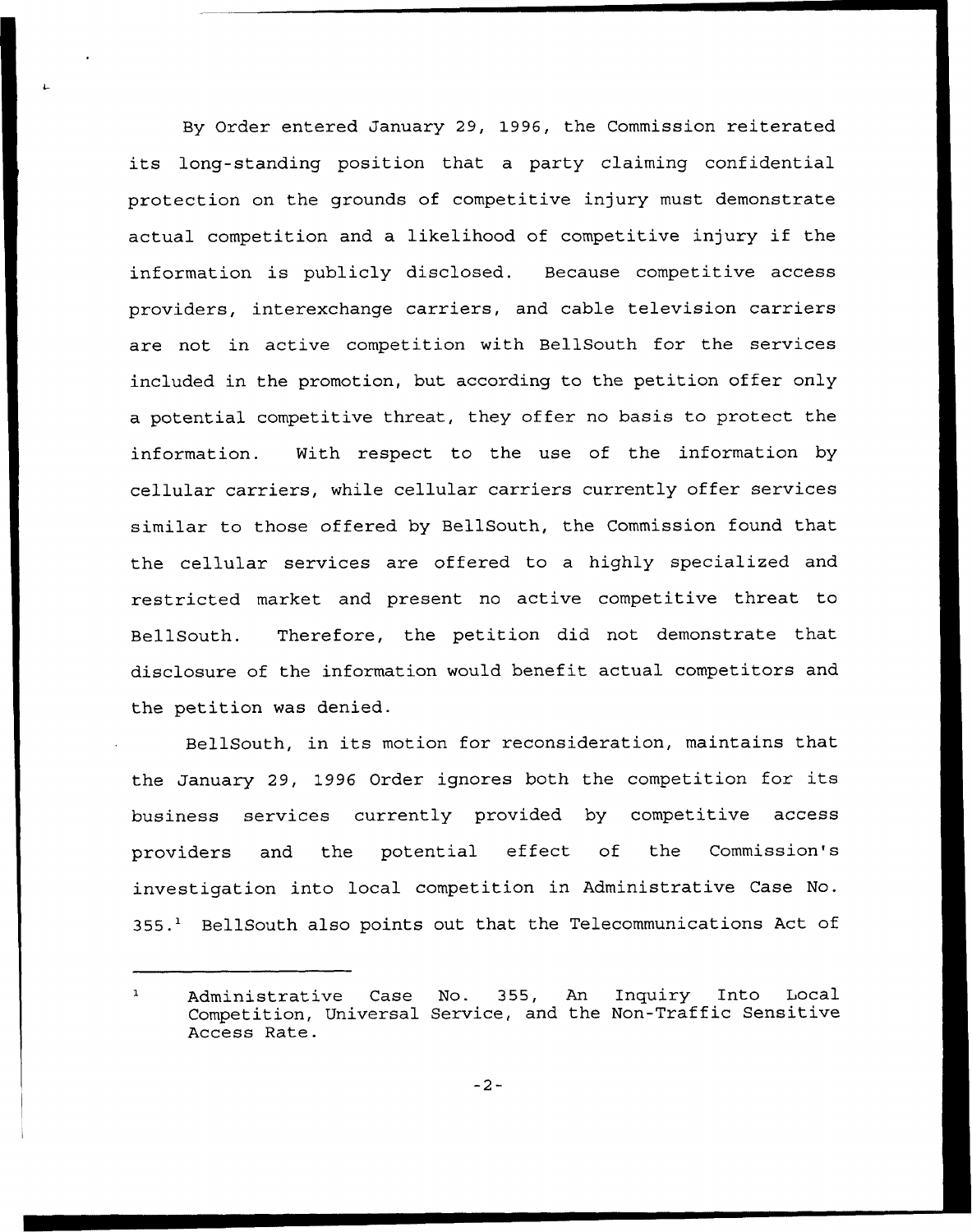1996 has been passed by Congress since entry of the Commission's Order.

BellSouth's argument that the Order should be reconsidered in light of new statutory requirements is well taken. Paragraph c(1) of KRS 61.878(1), pursuant to which BellSouth seeks the exemption, applies to information whose disclosure "would permit an unfair commercial advantage to competitors." The motion for reconsideration demonstrates that there is not only competition for the additional business line services offered by BellSouth; there is a substantial likelihood that, pursuant to federal law, BellSouth's business exchange service will be subject to full competition before the year is over. Louisville Lightwave and AT&T Communications of the South Central States, Inc. have, in fact, filed with the Commission applications seeking authorization to provide local exchange service in Kentucky.<sup>2</sup> Consequently, disclosure of the underlying cost of these services would permit an unfair commercial advantage to BellSouth's competitors, and the information is entitled to protection.

 $\overline{2}$ Case No. 95-047, The Application of Louisville Lightwave for<br>a Certificate of Public Convenience and Necessity to Public Convenience and Necessity to Construct Facilities and Provide Intrastate Telecommunications Services. See Petition of Louisville Lightwave for Expedited<br>Amendment, of its Certificate of Public Convenience and Amendment of its Certificate of Public Convenience and<br>Necessity to Provide Non-Switched Telecommunications Necessity to Provide Services, filed February 16, 1996 (pursuant to the Telecommunications Act of 1996, requesting removal of the restriction on its carriage of traffic within an exchange); Case No. 96-075, Application of AT&T Communications of the South Central States, Inc. for an Amendment to Its Certificate of Convenience and Necessity so as to Authorize it to Offer and Provide Telecommunication Services Throughout Kentucky.